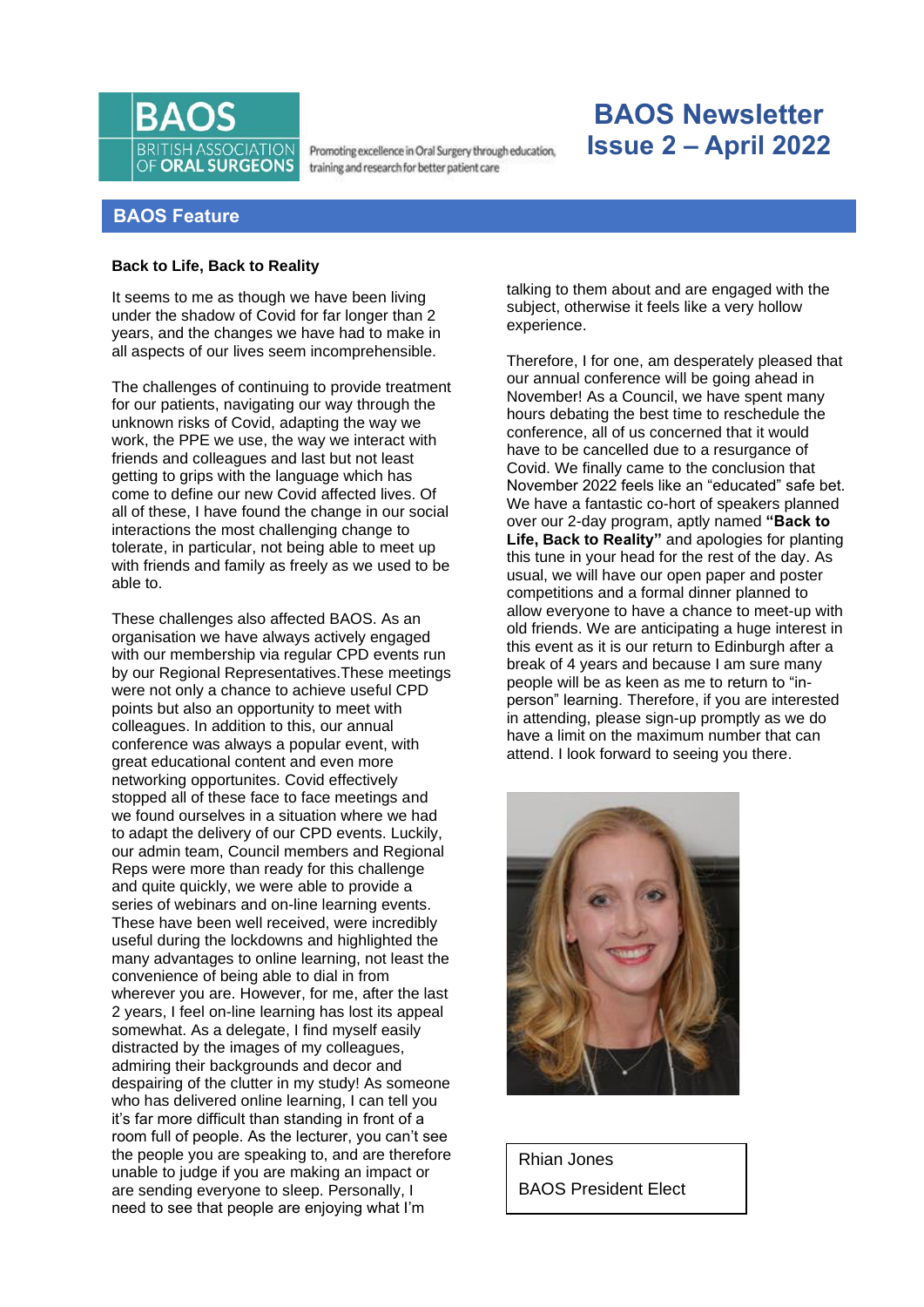### **Don't Be Backward About Coming Forward**

With the pandemic coming to an end (according to Boris!), I thought I would look back at the unsung heroes of the NHS - Volunteers.

We are all aware of them, but do we think about how integral they are to the NHS?

During the Omicron surge before Christmas, I joined the ranks of volunteers for a busy but fulfilling weekend.

The call went out from our local GP practice as they were really ramping up their vaccination centre and needed volunteers.

I have volunteered with youth and charity organisations for many years, so I rang them to see what I could offer. Once they realised I was a clinician, and had trained in the first wave as a vaccinator, it was decided that was the role for me.

The days were rewarding. I was one of 12 vaccinators and administered over 100 vaccines each day, with the centre doing upwards of 1200 per day. Apart from the duty pharmacist and the odd GP, everyone there was a volunteer.

A throughput of over 1200 people per day needs military precision. All involved with this were volunteers. Car park stewards, queue management, each vaccinator had a data entry person to ensure all vaccines were recorded appropriately on the national system. The St John's Ambulance had oversight over all the vaccination centres in our area. All these people giving up their time on that cold weekend before Christmas. There was a real camaraderie and feeling that we were doing something for our local community. None of it would have been possible without volunteers.

Now when I look around our hospital, there are volunteers everywhere. The meet and greet teams for patients on the way in, way finders at major points through the hospital, A&E buddies, RVS coffee shops, and many more all supporting us and our patients.

There are many ways we can volunteer, not just in the NHS. Volunteer - [GOV.UK \(www.gov.uk\)](https://www.gov.uk/government/get-involved/take-part/volunteer) gives links to databases of volunteering opportunities. If you've never done it, give it a go.



Adrian Curtis BAOS Council Member